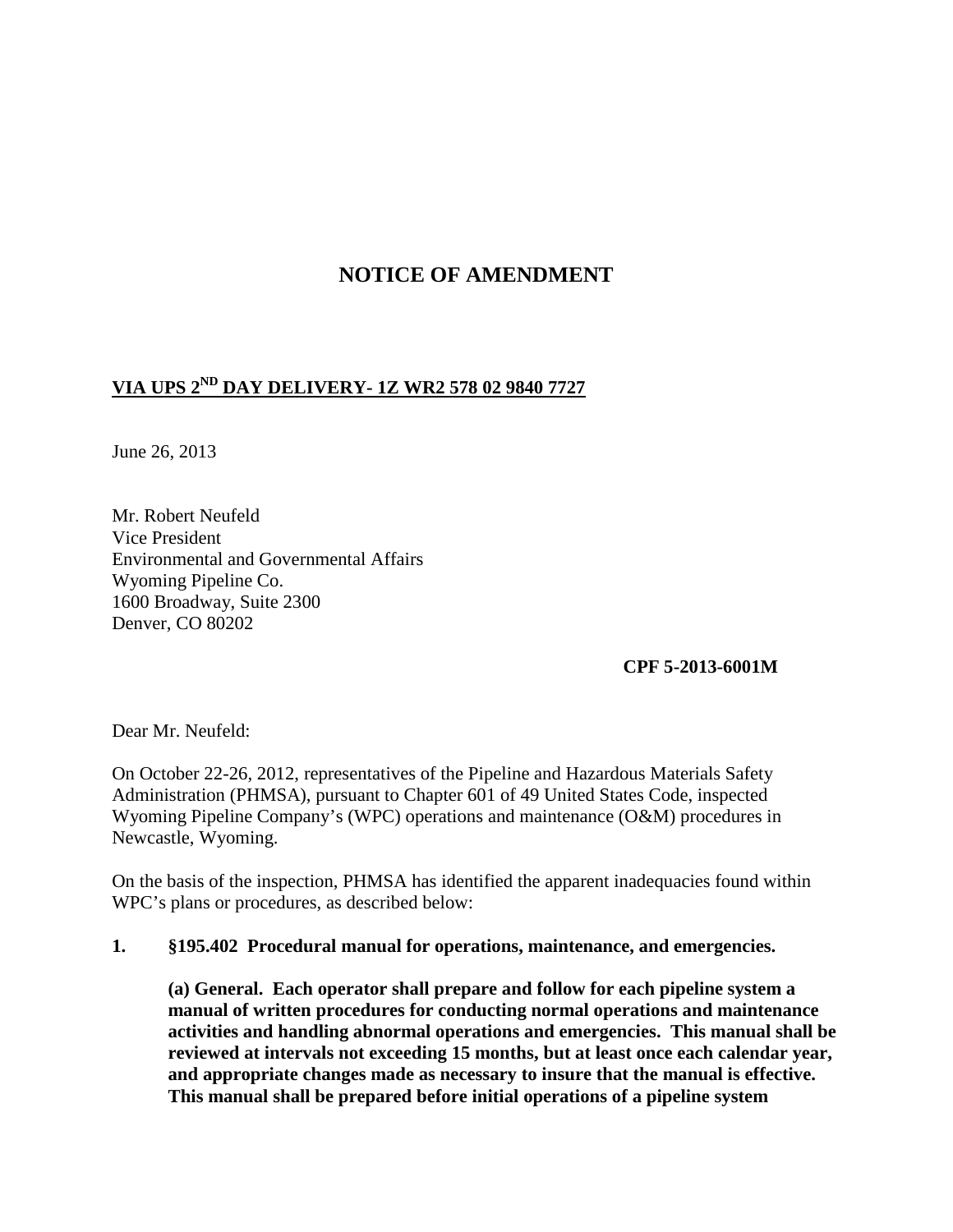#### **commence, and appropriate parts shall be kept at locations where operations and maintenance activities are conducted.**

WPC's Operations and Maintenance (O&M) Procedure Manual did not include a provision in their manual to address the design and construction of a pipeline to allow passage of in-line inspection (ILI) devices as required by §195.120(a). Each new pipeline and/or each line section of a pipeline where the line pipe or components have been replaced must be designed and constructed to accommodate passage of instrumented internal inspection devices. WPC's O&M procedure is inadequate because they did not clearly describe how their personnel will implement the requirements of section §195.120(a) for new construction.

## **2. §195.402 Procedural manual for operations, maintenance, and emergencies.**

**(a) General. Each operator shall prepare and follow for each pipeline system a manual of written procedures for conducting normal operations and maintenance activities and handling abnormal operations and emergencies. This manual shall be reviewed at intervals not exceeding 15 months, but at least once each calendar year, and appropriate changes made as necessary to insure that the manual is effective. This manual shall be prepared before initial operations of a pipeline system commence, and appropriate parts shall be kept at locations where operations and maintenance activities are conducted.**

WPC did not establish adequate written procedures for analyzing pipeline accidents to determine the cause as required by  $\S 195.402(c)(5)$ . WPC's O&M procedure is inadequate because they did not clearly describe what actions must be taken to meet the requirement of section  $§195.402(c)(5).$ 

## **3. §195.402 Procedural manual for operations, maintenance, and emergencies.**

**(a) General. Each operator shall prepare and follow for each pipeline system a manual of written procedures for conducting normal operations and maintenance activities and handling abnormal operations and emergencies. This manual shall be reviewed at intervals not exceeding 15 months, but at least once each calendar year, and appropriate changes made as necessary to insure that the manual is effective. This manual shall be prepared before initial operations of a pipeline system commence, and appropriate parts shall be kept at locations where operations and maintenance activities are conducted.**

WPC did not establish adequate written procedures for minimizing the potential for hazards and the possibility of recurrence of accidents as required by  $\S 195.402(c)(6)$ . WPC's O&M procedure is inadequate because they did not clearly describe what actions must be taken to meet the requirement of section  $\S 195.402(c)(6)$ .

# **4. §195.402 Procedural manual for operations, maintenance, and emergencies.**

# **(c) Maintenance and normal operations. The manual required by paragraph (a) of**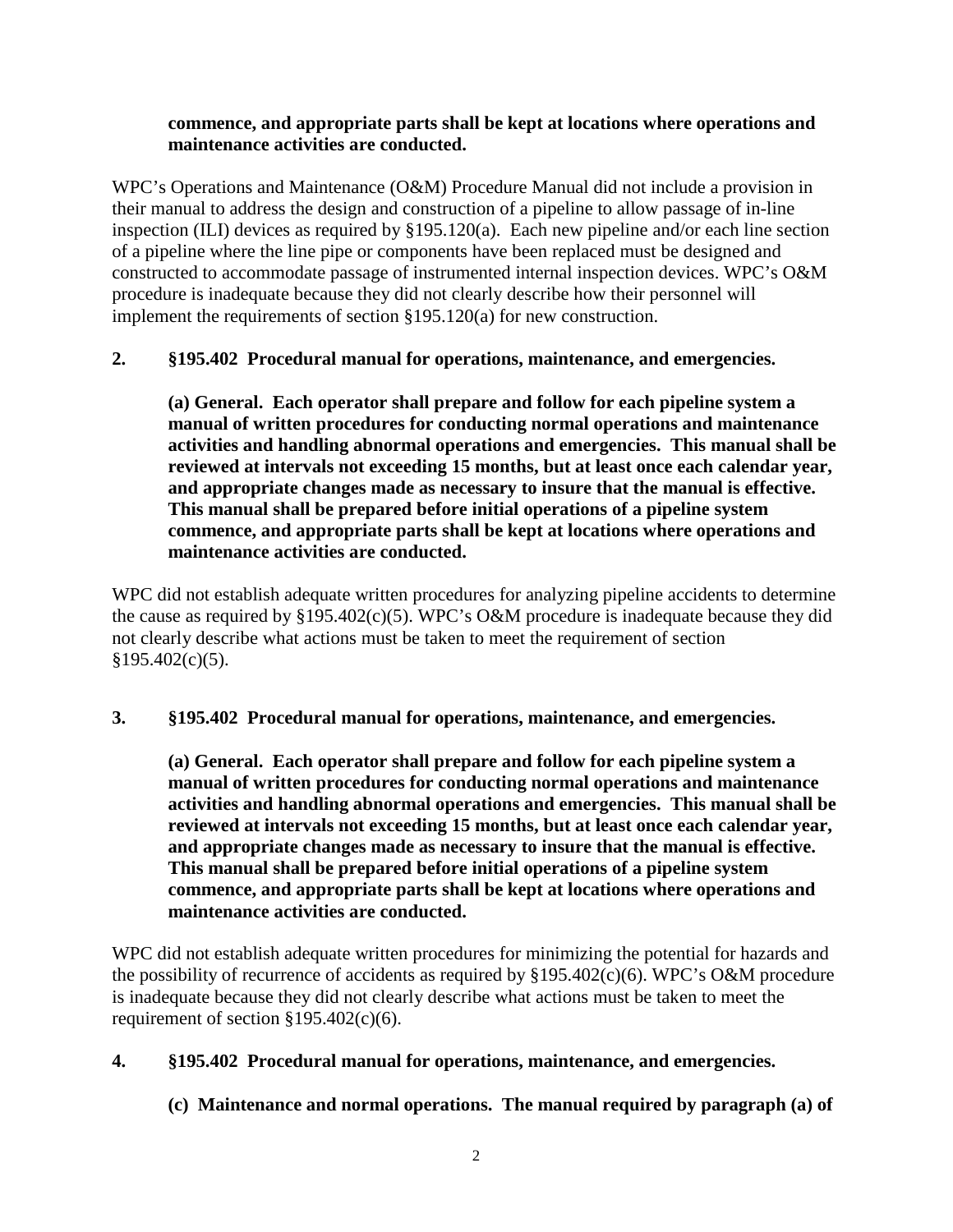#### **this section must include procedures for the following to provide safety during maintenance and normal operations:**

#### **(3) Operating, maintaining, and repairing the pipeline system in accordance with each of the requirements of this subpart and subpart H of this part.**

WPC's O&M Procedure Manual did not include a section to address signage at pump stations and breakout tank areas. Signage at pumping stations and breakout tank areas are necessary to ensure the operator can be reached at all times, including emergencies, as required by §195.434. WPC's O&M procedure is inadequate because they did not clearly describe where signage must be maintained to meet the requirements of section §195.434.

## **5. §195.402 Procedural manual for operations, maintenance, and emergencies.**

**(c) Maintenance and normal operations. The manual required by paragraph (a) of this section must include procedures for the following to provide safety during maintenance and normal operations:** 

## **(3) Operating, maintaining, and repairing the pipeline system in accordance with each of the requirements of this subpart and subpart H of this part.**

WPC did not establish adequate written procedures for testing, inspecting, and maintaining an overfill protection system at the required intervals per §195.428(c) and according to API Recommended Practice 2350. Overfill devices are required for aboveground breakout tanks that are constructed or significantly altered after October 2, 2000 as required by §195.428(c), unless an operator notes in the manual required by §195.402 why compliance with that part is not necessary for safety of the tank. Therefore, WPC's O&M procedure is inadequate because they did not clearly describe what actions must be taken to meet the requirements of section §195.428(c).

## **6. §195.402 Procedural manual for operations, maintenance, and emergencies.**

**(c) Maintenance and normal operations. The manual required by paragraph (a) of this section must include procedures for the following to provide safety during maintenance and normal operations:** 

#### **(3) Operating, maintaining, and repairing the pipeline system in accordance with each of the requirements of this subpart and subpart H of this part.**

WPC did not establish adequate written procedures for inspecting the physical integrity of inservice atmospheric aboveground breakout tanks according to API Standard 653 as required by §195.432(b), e.g. routine in-service inspections (monthly), external inspection. WPC's O&M procedure is inadequate because they did not clearly describe how their personnel will implement the requirements of section §195.432(b).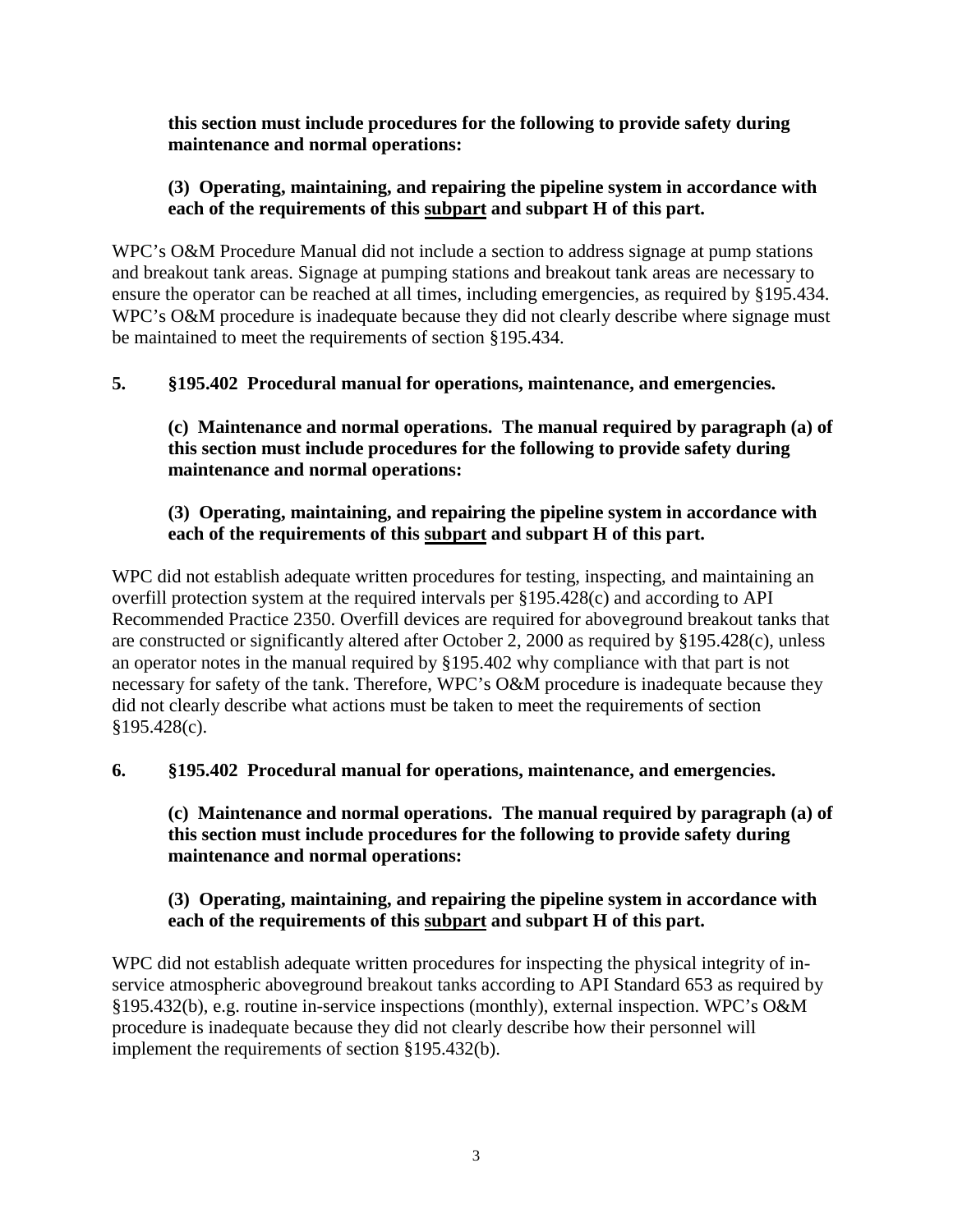**7. §195.402 Procedural manual for operations, maintenance, and emergencies.** 

**(c) Maintenance and normal operations. The manual required by paragraph (a) of this section must include procedures for the following to provide safety during maintenance and normal operations:** 

## **(3) Operating, maintaining, and repairing the pipeline system in accordance with each of the requirements of this subpart and subpart H of this part.**

WPC did not establish adequate written procedures for maintaining the daily operating records as required by §195.404(b). The daily operating records that indicate the discharge pressure at each pump station, and any emergency or abnormal operation shall be maintained for at least 3 years. Therefore, WPC's O&M procedure is inadequate because they did not clearly define what is an interval for maintaining the daily operating records as required by §195.404(b).

## **8. §195.402 Procedural manual for operations, maintenance, and emergencies.**

## **(c) Maintenance and normal operations. The manual required by paragraph (a) of this section must include procedures for the following to provide safety during maintenance and normal operations:**

## **(3) Operating, maintaining, and repairing the pipeline system in accordance with each of the requirements of this subpart and subpart H of this part.**

WPC did not establish adequate written procedures for maintaining current records or maps to show the location of cathodically protected pipelines, cathodic protection facilities, and neighboring structures bonded to cathodic protection systems as required by subpart H, §195.589(a). WPC's O&M procedure is inadequate because they did not clearly describe what actions must be taken to meet the requirements of section §195.589(a).

# **9. §195.402 Procedural manual for operations, maintenance, and emergencies.**

## **(c) Maintenance and normal operations. The manual required by paragraph (a) of this section must include procedures for the following to provide safety during maintenance and normal operations:**

## **(3) Operating, maintaining, and repairing the pipeline system in accordance with each of the requirements of this subpart and subpart H of this part.**

WPC did not establish adequate written procedures to address when and how cathodic protection system used to control corrosion on the bottom of an aboveground breakout tank must be inspected per subpart H, §195.573(d). Each cathodic protection system used to control corrosion on the bottom of an aboveground breakout tank must be inspected in accordance with API Recommended Practice 651 as required by §195.573(d), unless operator notes in the corrosion control procedures established under  $$195.402(c)(3)$  why compliance with all or certain operation and maintenance provisions of API RP 651 is not necessary for the safety of the tank.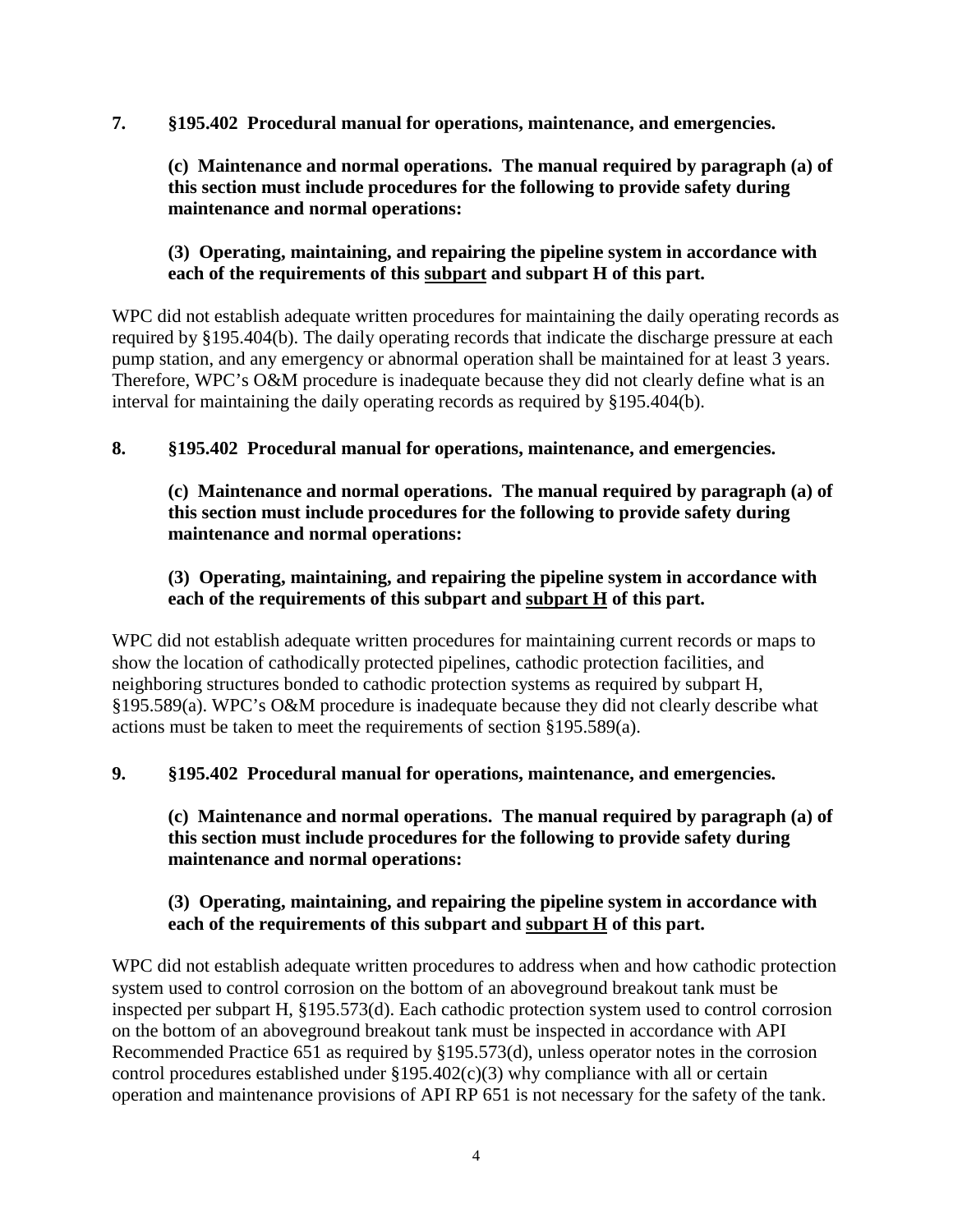Meanwhile, WPC's O&M procedure is inadequate because they did not clearly describe how their personnel will implement the requirements of section §195.573(d).

# **10. §195.402 Procedural manual for operations, maintenance, and emergencies.**

**(c) Maintenance and normal operations. The manual required by paragraph (a) of this section must include procedures for the following to provide safety during maintenance and normal operations:** 

# **(3) Operating, maintaining, and repairing the pipeline system in accordance with each of the requirements of this subpart and subpart H of this part.**

WPC did not establish adequate written procedures to describe the circumstances in which a CIS or comparable technology is practicable and necessary, as required by subpart H, §195.573(a)(2), and in accordance with paragraph 10.1.1.3 of NACE SP 0169. Each operator must identify not more than 2 years after cathodic protection is installed, the circumstances in which a closeinterval survey or comparable technology is practicable and necessary as required by §195.573(a)(2). WPC's O&M procedure is inadequate because they did not clearly describe how their personnel will implement the requirements of section §195.573(a)(2).

# **11. §195.402 Procedural manual for operations, maintenance, and emergencies.**

**(c) Maintenance and normal operations. The manual required by paragraph (a) of this section must include procedures for the following to provide safety during maintenance and normal operations:** 

## **(3) Operating, maintaining, and repairing the pipeline system in accordance with each of the requirements of this subpart and subpart H of this part.**

WPC did not establish adequate written procedures for defining the interference bonds (critical and non-critical) and how to electrically check for proper performance of each bond as required by subpart H, §195.573(c). The O&M manual needs to address the difference between critical and non-critical bonds and how to inspect the two (2) types. Interference Bond whose failure would jeopardize structural protection must be inspected as required by §195.573(c). WPC's O&M procedure is inadequate because they did not clearly describe how their personnel will implement the requirements of section §195.573(c).

# **12. §195.402 Procedural manual for operations, maintenance, and emergencies.**

**(c) Maintenance and normal operations. The manual required by paragraph (a) of this section must include procedures for the following to provide safety during maintenance and normal operations:** 

**(3) Operating, maintaining, and repairing the pipeline system in accordance with each of the requirements of this subpart and subpart H of this part.**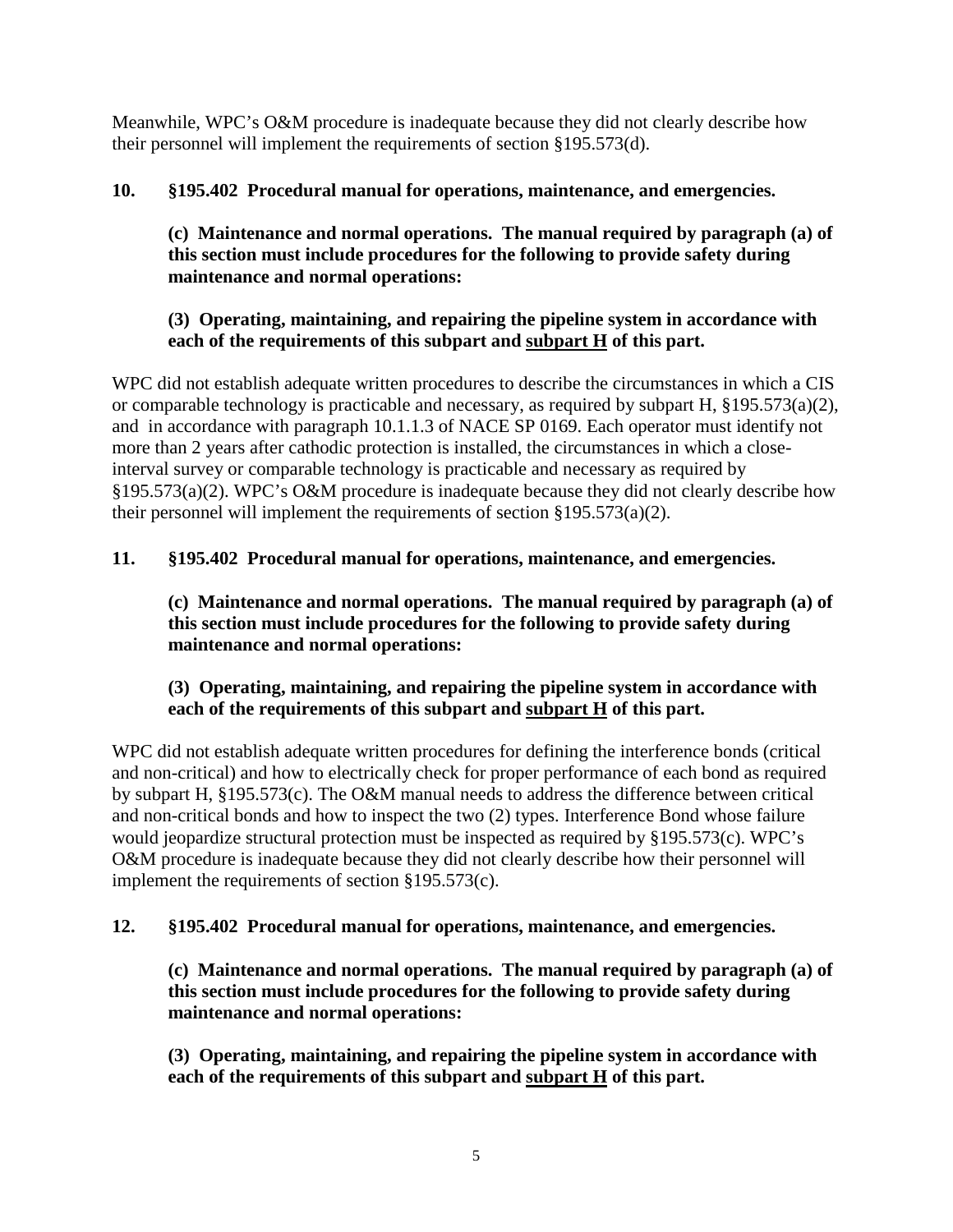WPC did not establish adequate written procedures for electrically isolating each buried or submerged pipeline from other metallic structures unless they electrically interconnect and cathodically protect the pipeline and other structures as a single unit per subpart H, §195.575(a). The O&M manual needs to describe the criteria for isolation as required by §195.575(a), e.g. casings, custody transfer points/flanges. WPC's O&M procedure is inadequate because they did not clearly describe how their personnel will implement the requirements of section §195.575(a).

#### **13. §195.402 Procedural manual for operations, maintenance, and emergencies.**

**(a) General. Each operator shall prepare and follow for each pipeline system a manual of written procedures for conducting normal operations and maintenance activities and handling abnormal operations and emergencies. This manual shall be reviewed at intervals not exceeding 15 months, but at least once each calendar year, and appropriate changes made as necessary to insure that the manual is effective. This manual shall be prepared before initial operations of a pipeline system commence, and appropriate parts shall be kept at locations where operations and maintenance activities are conducted.**

WPC did not establish adequate written procedures to address training program to instruct emergency response personnel to the following types of emergencies: carry out the emergency procedures that relate to their assignments, know the characteristics and hazards of the hazardous liquids transported, recognize conditions that are likely to cause emergencies, predict the consequences of facility malfunctions or failures and hazardous liquids spills, and take appropriate corrective action, take steps necessary to control any accidental release of hazardous liquid and to minimize the potential for fire, explosion, toxicity, or environmental damage, and learn the potential causes, types, sizes, and consequences of fire and the appropriate use of portable fire extinguishers and other on-site fire control equipment, involving, where feasible, a simulated pipeline emergency condition. WPC's emergency procedures must clearly describe what actions must be taken to meet the minimum emergency scenario requirements of section §195.403(a).

**14. §195.402 Procedural manual for operations, maintenance, and emergencies.** 

**(a) General. Each operator shall prepare and follow for each pipeline system a manual of written procedures for conducting normal operations and maintenance activities and handling abnormal operations and emergencies. This manual shall be reviewed at intervals not exceeding 15 months, but at least once each calendar year, and appropriate changes made as necessary to insure that the manual is effective. This manual shall be prepared before initial operations of a pipeline system commence, and appropriate parts shall be kept at locations where operations and maintenance activities are conducted.**

WPC did not establish adequate written emergency procedures for reviewing with personnel their performance in meeting the objectives of the emergency response training program. It also did not include a requirement for making appropriate changes to the emergency response training program as necessary to ensure that it is effective. Each operator shall, at intervals not exceeding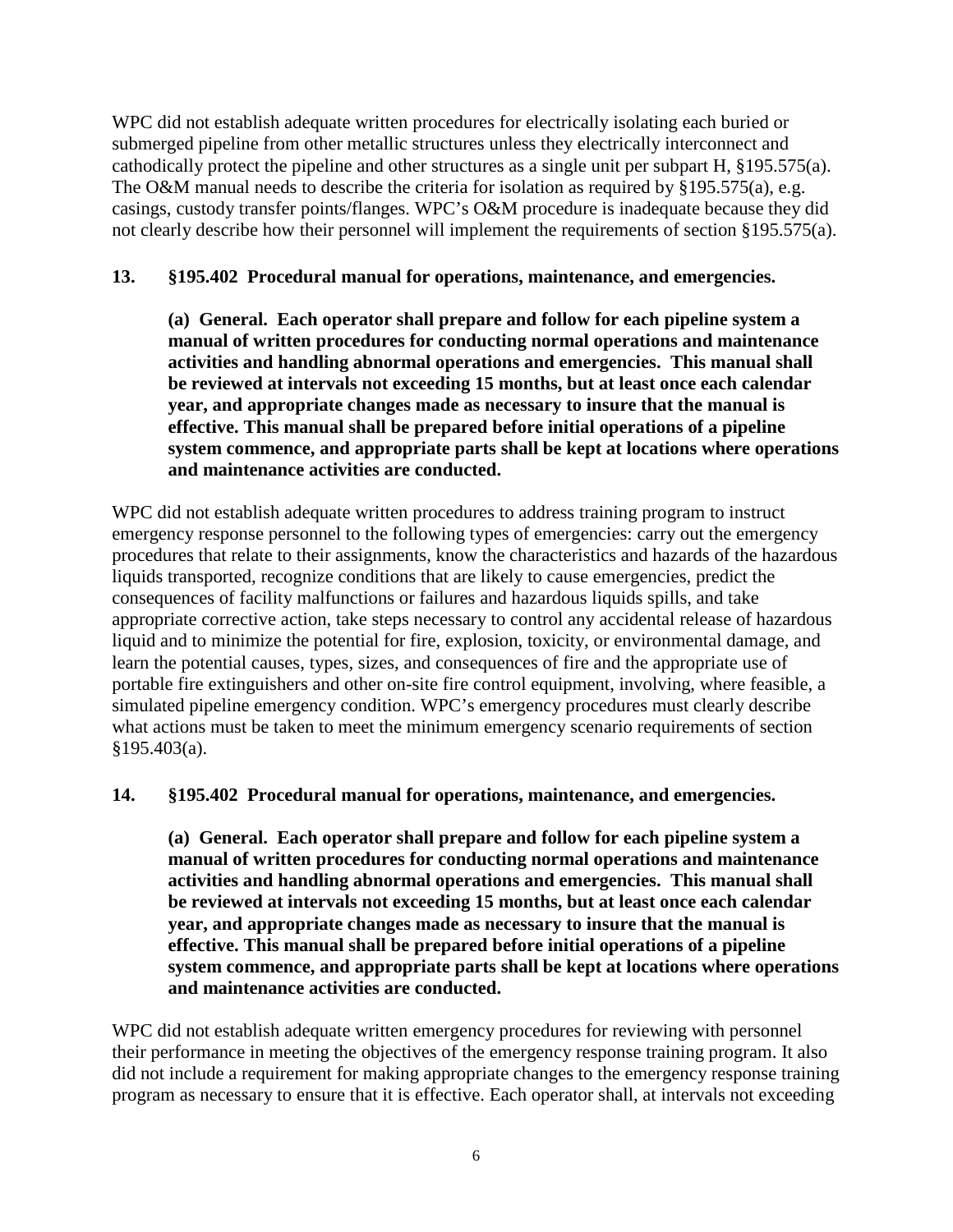15 months, but at least once each calendar year, review with personnel their performance and make appropriate changes to the emergency response training program as required by §195.403(b). WPC's emergency procedure is inadequate because they did not clearly describe what actions must be taken to meet the requirements of section §195.403(b).

## **15. §195.402 Procedural manual for operations, maintenance, and emergencies.**

**(a) General. Each operator shall prepare and follow for each pipeline system a manual of written procedures for conducting normal operations and maintenance activities and handling abnormal operations and emergencies. This manual shall be reviewed at intervals not exceeding 15 months, but at least once each calendar year, and appropriate changes made as necessary to insure that the manual is effective. This manual shall be prepared before initial operations of a pipeline system commence, and appropriate parts shall be kept at locations where operations and maintenance activities are conducted.**

WPC did not establish adequate written emergency procedures to verify that the supervisors be maintained a thorough knowledge of that portion of the emergency response procedures for which they are responsible. Each operator shall require and verify that supervisors maintain a thorough knowledge of the emergency response procedures for which they are responsible as required by §195.403(c). WPC's emergency procedure is inadequate because they did not clearly describe what actions must be taken to meet the requirements of section §195.403(c).

## Response to this Notice

This Notice is provided pursuant to 49 U.S.C. § 60108(a) and 49 C.F.R. § 190.237. Enclosed as part of this Notice is a document entitled *Response Options for Pipeline Operators in Compliance Proceedings*. Please refer to this document and note the response options. Be advised that all material you submit in response to this enforcement action is subject to being made publicly available. If you believe that any portion of your responsive material qualifies for confidential treatment under 5 U.S.C. 552(b), along with the complete original document you must provide a second copy of the document with the portions you believe qualify for confidential treatment redacted and an explanation of why you believe the redacted information qualifies for confidential treatment under 5 U.S.C. 552(b). If you do not respond within 30 days of receipt of this Notice, this constitutes a waiver of your right to contest the allegations in this Notice and authorizes the Associate Administrator for Pipeline Safety to find facts as alleged in this Notice without further notice to you and to issue a Final Order.

If, after opportunity for a hearing, your plans or procedures are found inadequate as alleged in this Notice, you may be ordered to amend your plans or procedures to correct the inadequacies (49 C.F.R. § 190.237). If you are not contesting this Notice, we propose that you submit your amended procedures to my office within thirty days of receipt of this Notice. This period may be extended by written request for good cause. Once the inadequacies identified herein have been addressed in your amended procedures, this enforcement action will be closed.